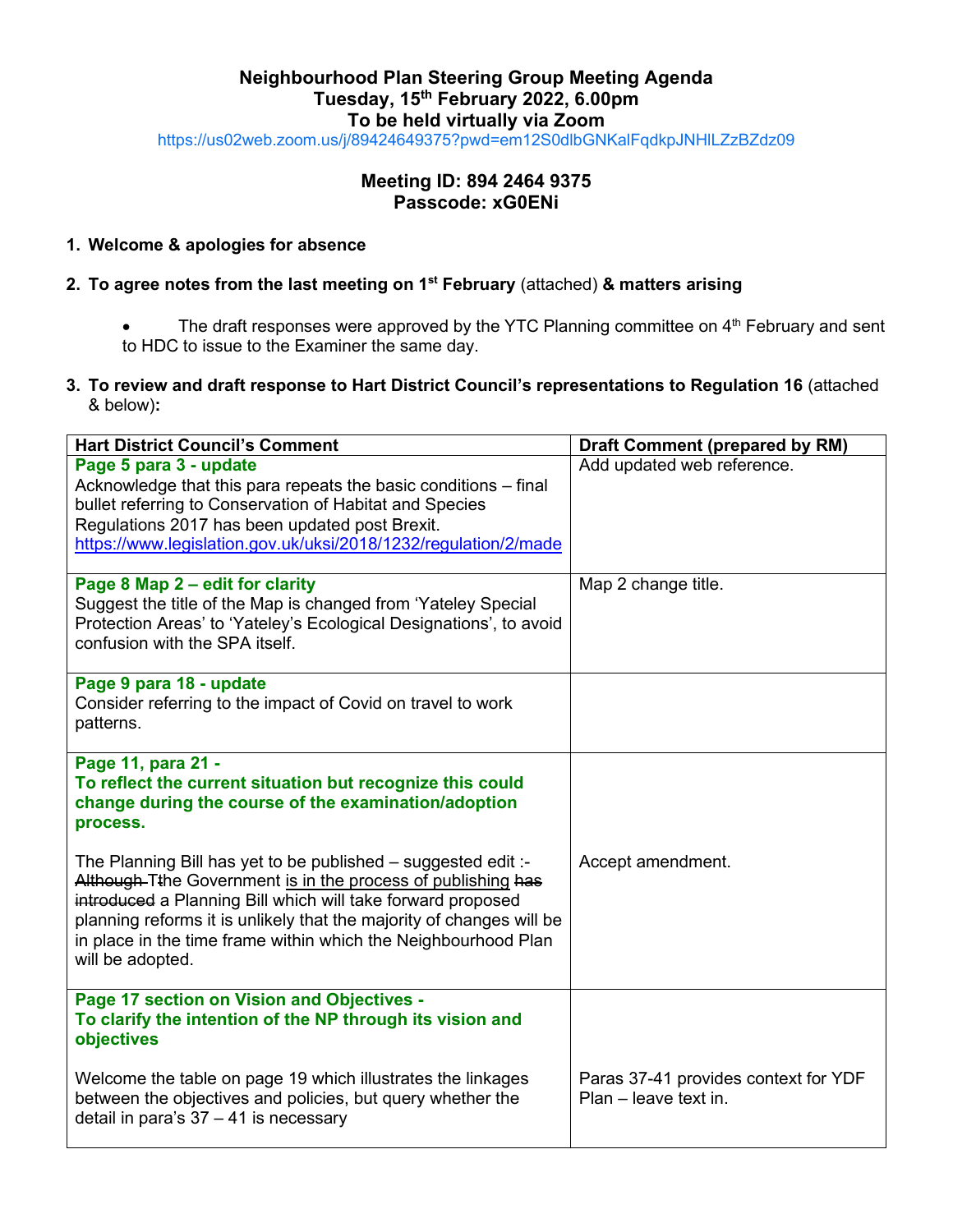| Page 20 - clarification                                                                                                                                                                                                                                                                                                                                                                                                                      |                                                                                                                                                                                                              |
|----------------------------------------------------------------------------------------------------------------------------------------------------------------------------------------------------------------------------------------------------------------------------------------------------------------------------------------------------------------------------------------------------------------------------------------------|--------------------------------------------------------------------------------------------------------------------------------------------------------------------------------------------------------------|
| Para 44-45 The Council's Housing team has suggested<br>reference to affordable housing exception sites that could be<br>delivered outside of the defined settlement boundaries and/or<br>insert reference to Hart's Local Plan Policy H2 and that<br>affordable housing will only be provided on sites of 10 or<br>more/ $0.5$ ha.                                                                                                           | Paras 44-45 any affordable<br>acceptable sites cannot be exempted<br>from these requirements - no change.                                                                                                    |
| Page 21 section on Climate Change -<br>To clarify this section and the role of the NP on this matter.                                                                                                                                                                                                                                                                                                                                        |                                                                                                                                                                                                              |
| Para 50 and 51, question how the NP will achieve this.                                                                                                                                                                                                                                                                                                                                                                                       | Para 50 and 51 these requirements are<br>essential if YDF is going to reduce its<br>carbon emissions in line with ICCP6<br>recommendations to reduce carbon<br>emissions by 50% this decade.                 |
| Para 52 – perhaps provide a link to the Government's website to<br>aid the reader to understand the impacts of changes to the<br>Building Regulations on this matter as new regulations will come<br>into force from June 2022- all of which are outside the scope of<br>the NP.<br>https://www.gov.uk/government/publications/conservation-of-<br>fuel-and-power-approved-document-I                                                        | Para 52 add reference.                                                                                                                                                                                       |
| Para 53 – 59 edit to focus on salient points relevant to Yateley<br>parish and the NP as a land use planning document.                                                                                                                                                                                                                                                                                                                       | Para 53-59 provide the background for<br>proposing PP 2 and so are needed to<br>explain why the various requirements<br>in PP2 are specified - no change.                                                    |
| Para 60 – amend first sentence to read "All new developments<br>should minimize energy use and maximize the proportion of<br>energy used from renewable sources where possible".                                                                                                                                                                                                                                                             | Para 60 it is not sufficient to minimise<br>energy use where possible because<br>carbon neutral homes can be built<br>today - new build can simply not add<br>to YDF's existing carbon burden - no<br>change |
| Policy YDFNP2 - to clarify application of policy.                                                                                                                                                                                                                                                                                                                                                                                            |                                                                                                                                                                                                              |
| Policy YDFN2 (First sentence) is expressed to mitigate impacts<br>of climate change in accordance with HDC's Climate Change<br>Action Plan – the purpose of this action plan is to deliver net<br>zero carbon emissions from HDC operations by 2040. Whilst<br>some of the actions could have wider impacts the focus is on<br>HDC activities it is therefore suggested that this reference is<br>deleted as follows:                        |                                                                                                                                                                                                              |
| "As appropriate to their-scale, nature and location<br>dDevelopment will be supported where it contributes to adapting<br>and mitigating against impacts of climate change, in accordance<br>with HDC's Climate Change Action Plan. As appropriate to their<br>scale, nature and location, developments will be supported<br>which consume less energy that the development they are<br>replacing and which minimise carbon emissions to the | Accept text change.                                                                                                                                                                                          |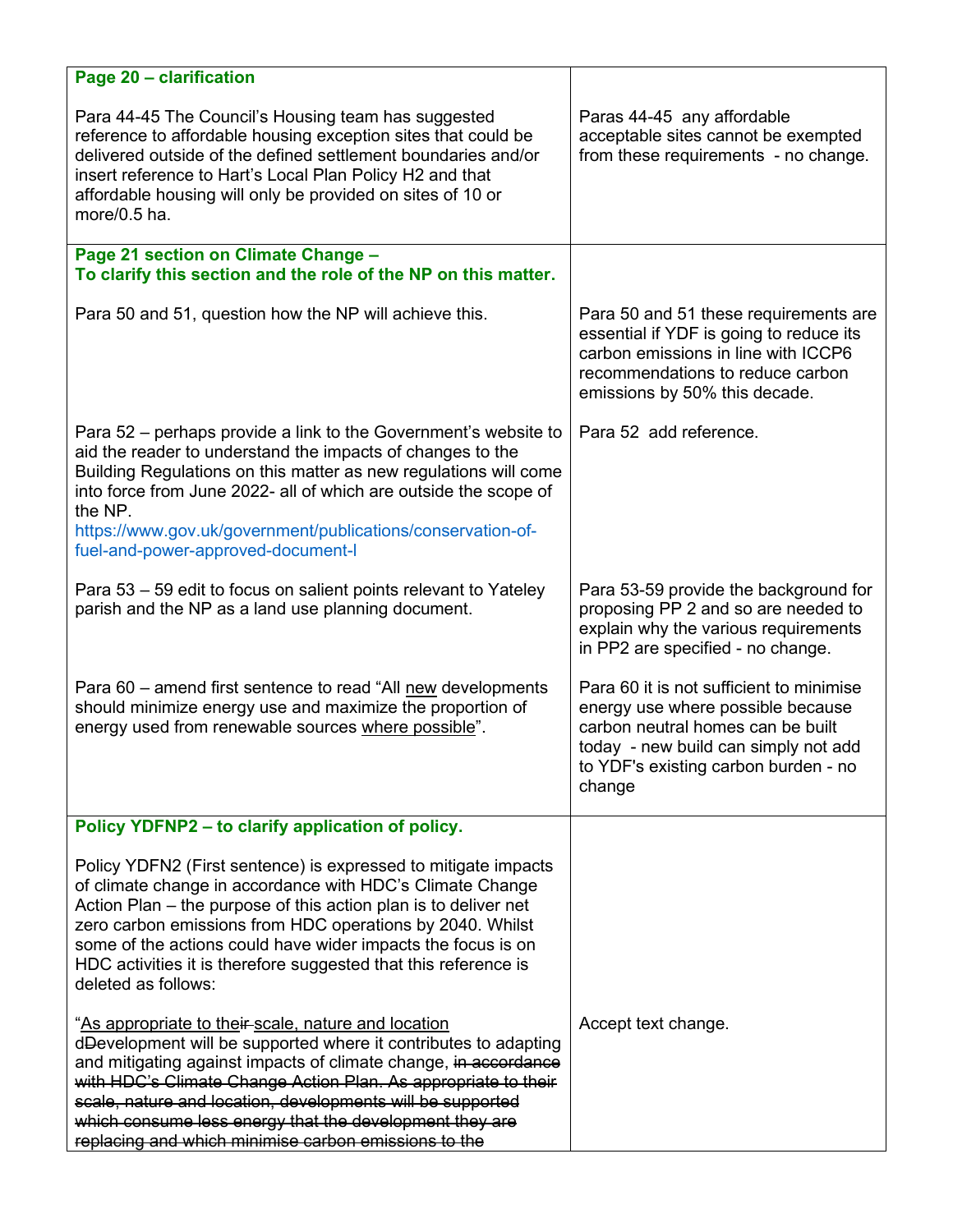| atmosphere by incorporating the following measures where<br>possible:                                                                                                                                                                                                                                                                                                                                                                                         |                                                                                                                                              |
|---------------------------------------------------------------------------------------------------------------------------------------------------------------------------------------------------------------------------------------------------------------------------------------------------------------------------------------------------------------------------------------------------------------------------------------------------------------|----------------------------------------------------------------------------------------------------------------------------------------------|
| The remainder of the policy lacks clarity as to how each of the<br>requirements specified will be measured and achieved. There is<br>no indication if each bullet is to be complied with or if these are<br>alternatives.                                                                                                                                                                                                                                     | This list forms a check list for<br>developers when designing new<br>developments and will help speed up<br>planning permission - no change. |
| <b>Page 26 section on Natural Environment</b>                                                                                                                                                                                                                                                                                                                                                                                                                 |                                                                                                                                              |
| Update -<br>Para 64 – update reference to the Environment Bill which<br>became law on 9 November 2021 and there will be a mandatory<br>requirement for developments to achieve a 10% biodiversity net<br>gain in due course.                                                                                                                                                                                                                                  | Para 64 update text with reference.                                                                                                          |
| Clarification -<br>Para 68 – this para only refers to the 5km restriction for the<br>SPA, however a significant portion of the built up area along the<br>southern edge of the parish and the settlements of Yateley and<br>Darby Green lie within the 400m buffer. Policy NBE3 of the Hart<br>Local Plan restricts development within the 400m exclusion<br>zone. It is therefore suggested that this para is amended to<br>reflect the 400m exclusion zone. | Amend text to reflect exclusion zone.                                                                                                        |
| Clarification -<br>Para 69 – the Council's ecologist has suggested that as the<br>Parish has many Habitats of Principal Importance (HPI) such as<br>deciduous woodland, Floodplain Grazing Marsh, Purple Moor<br>Grass and Rush Pasture & Lowland Dry Acid Grassland and<br>hedgerows, that these could be mentioned in this section.                                                                                                                         | Add reference to these sites.                                                                                                                |
| Clarification -<br>Para 70 final sentence suggest this is edited to refer to species<br>with 'a known benefit to wildlife' as planting schemes which<br>include lavender for example are often easier to achieve and<br>have broader benefits; - 'New trees and landscaping should be<br>of appropriate native species or species with a known benefit to<br>wildlife.                                                                                        | Accept text addition.                                                                                                                        |
| <b>Policy YDFNP3 - update</b>                                                                                                                                                                                                                                                                                                                                                                                                                                 |                                                                                                                                              |
| Given the Environment Act and a greater emphasis in the future<br>on connectivity and wildlife corridors as part of Nature Recovery<br>Networks – consider including reference to the creation of<br>wildlife corridors in the policy.                                                                                                                                                                                                                        | PP3 add this suggestion to end of para<br>1.                                                                                                 |
| The Council's Housing team has commented that they are<br>aware of instances where inappropriate trees have been planted<br>in small gardens and suggest there is reference in the Policy to<br>'Tree species to be planted in agreement with Hart District<br>Council's tree officer'.                                                                                                                                                                       | PP3 para 4 add reference as<br>requested.                                                                                                    |
|                                                                                                                                                                                                                                                                                                                                                                                                                                                               |                                                                                                                                              |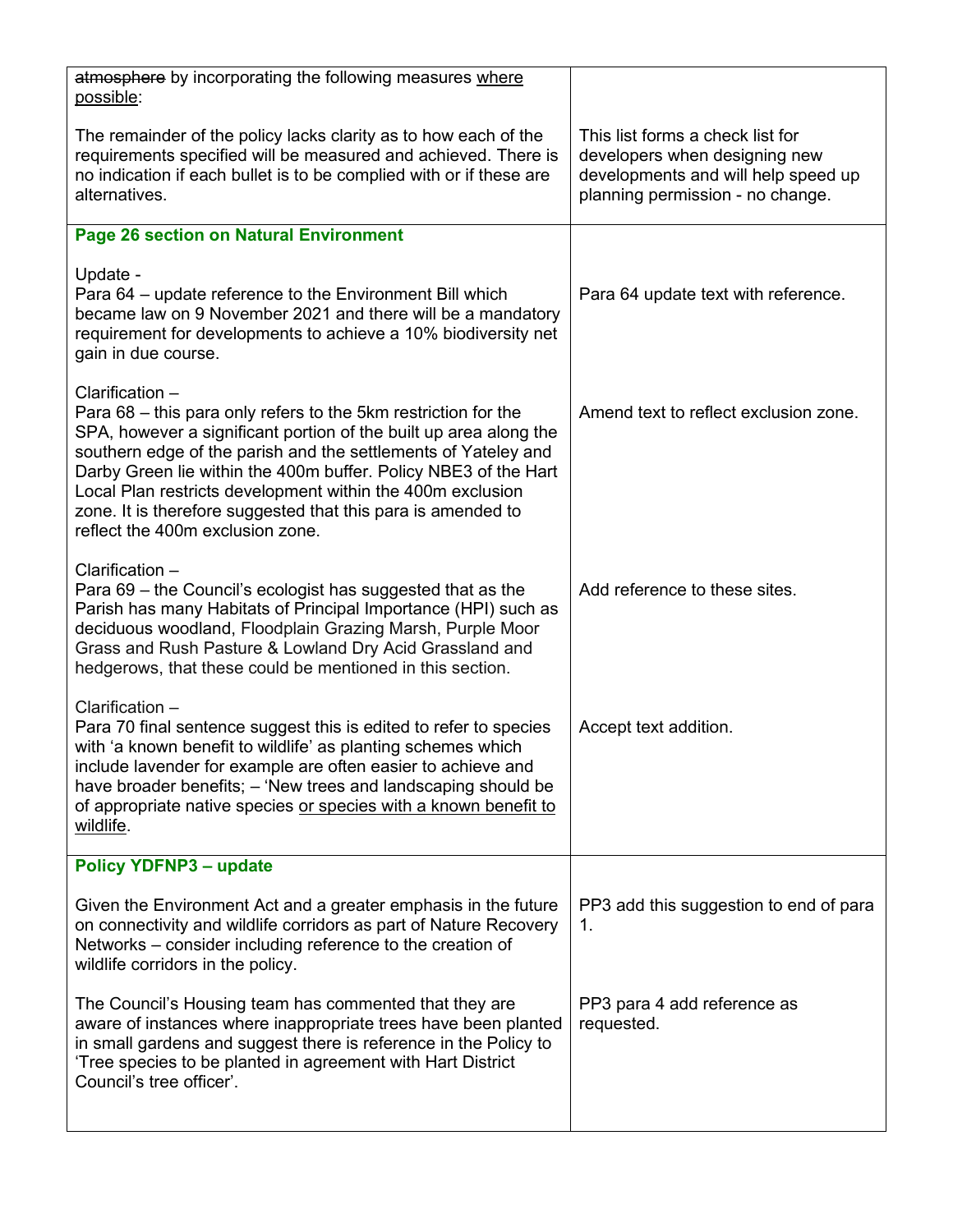| Page 29 section on Built and Historic Environment                                                                                                                                                                                                                                                         |                                              |
|-----------------------------------------------------------------------------------------------------------------------------------------------------------------------------------------------------------------------------------------------------------------------------------------------------------|----------------------------------------------|
| See also comments below on SPD character areas -<br>Map 10 – welcome clarity as to which areas are covered by<br>Local Plan Policy ED4 and Yateley Village Centre SPD.                                                                                                                                    |                                              |
| To clarify application of the policy -<br>Para 85 add map references for clarity - Yateley Green<br>Conservation Area (Map 13); Cricket Hill Conservation Area<br>(Map 11)                                                                                                                                | Para 85 add references.                      |
| To clarify application of the policy -<br>Para 86 – add character areas listed to Map 10 as they are<br>specifically referred to in Policy YDFNP5                                                                                                                                                         | Para 86 add character areas.                 |
| Correction -<br>Para 89 3rd sentence Policy ED4 should read Policy ED6.                                                                                                                                                                                                                                   | Para 89 change ED4 to ED6.                   |
| To clarify application of the policy -<br>Para 90 needs clarifying as to where main town centre uses will<br>be encouraged – only within the area under the SPD or only<br>within the area designated as a District Centre in the Hart Local<br>Plan which post dates the SPD which was prepared in 2009. | Para 90 add reference to Hart Local<br>Plan. |
| Policy YDFNP4 - To clarify application of the policy                                                                                                                                                                                                                                                      |                                              |
| Bullet d) suggest reference is also added to refer to affordable<br>housing being interspersed amongst market housing.                                                                                                                                                                                    | PP4 add suggested text                       |
| Policy YDFNP5 - To clarify application of the policy                                                                                                                                                                                                                                                      |                                              |
| See comments above on map references – need clarity as to<br>application of the policy in relation to ED4 and ED6 of the Hart<br>local plan and the SPD adopted in 2009.                                                                                                                                  | PP5 add reference.                           |
| Bullet b) sub bullet c) architectural detailing add 'and use of<br>materials' to read 'architectural detailing and use of materials'.                                                                                                                                                                     | b) enlarge wording.                          |
| In the Western Entrance Character Area, development of the<br>gateway site identified in the Hart Urban Characterisation Study<br>will be supported which also: suggest 'which also' at the end of<br>the sentence to be rephrased as 'where it also'.                                                    | Accept text change.                          |
| and bullet h) Clarify with 'Respects-the its role'                                                                                                                                                                                                                                                        | Accept text change.                          |
| rephrase 5th para as 'In the Eastern Entrance proposals will be<br>supported which maintain and where appropriate enhance the<br>visual amenity provided by predominance of trees, hedgerows<br>and boundary walls and maintain the semi-rural character of this<br>area;                                 | No reason to make text change.               |
| Final para of policy insert ref to Map 17 which identifies flood<br>zones.                                                                                                                                                                                                                                | Add reference.                               |
|                                                                                                                                                                                                                                                                                                           |                                              |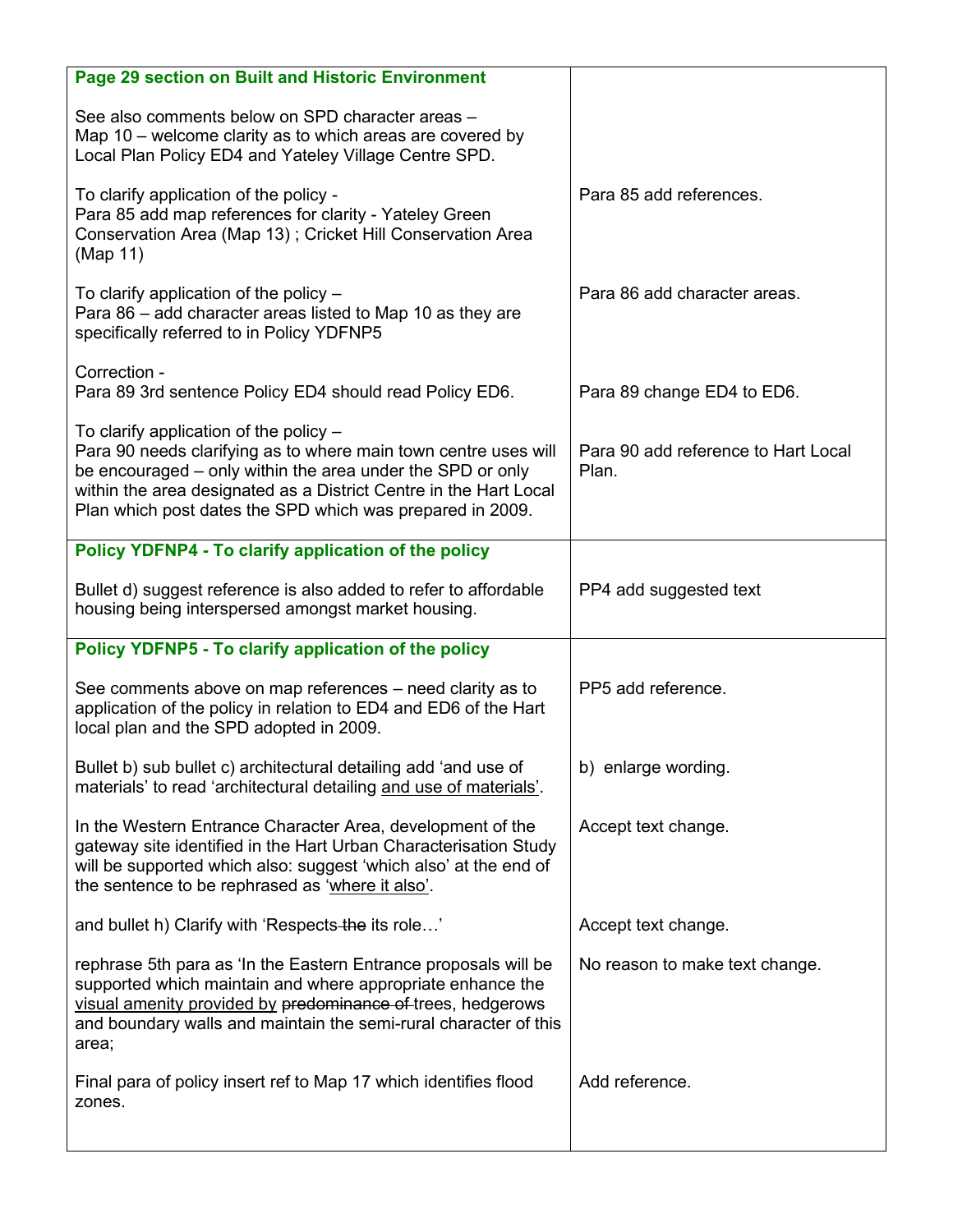| Page 37 Heritage Policies - Clarification                                                                                                                                                                                                                                                                                                           |                                                                  |
|-----------------------------------------------------------------------------------------------------------------------------------------------------------------------------------------------------------------------------------------------------------------------------------------------------------------------------------------------------|------------------------------------------------------------------|
| Para 92 The last adopted conservation area appraisal for Darby<br>Green is a 2011 document not a 2001 version. However, the<br>2001 version is the one that has been in the public domain -<br>HDC are in the process of resolving this matter.                                                                                                     | No change required.                                              |
| Para 97 – map 12 the adopted 2011 appraisal includes a plan of<br>the three character areas.                                                                                                                                                                                                                                                        | No change required.                                              |
| Policy YDFNP6 - To clarify application of the policy                                                                                                                                                                                                                                                                                                |                                                                  |
| First para - NPPF and Hart Local Plan refer to conserve not<br>preserve, suggest also inserting 'character or appearance'<br>before 'the Conservation Areas.'.                                                                                                                                                                                      | PP6 accept change.                                               |
| Bullet b; amend to read 'it protects the key views within and of<br>the Darby Green'                                                                                                                                                                                                                                                                |                                                                  |
| Page 47 Green Infrastructure - clarification                                                                                                                                                                                                                                                                                                        |                                                                  |
| Map 15 Green Corridors - Blackwater Valley Path is difficult to<br>distinguish in places on the map due to its proximity with the<br>District/Parish boundary.                                                                                                                                                                                      |                                                                  |
| <b>Policy YDFNP8 -</b><br>To clarify application of the policy – reference to, the only<br>section of the whole Blackwater River from its source to its<br>confluence where this has not been achieved. Could be<br>added to the supporting text if deemed necessary.                                                                               |                                                                  |
| Policy 3rd para final sentence consider rewording to clarify the<br>intention of this part of the policy:                                                                                                                                                                                                                                           | No need to change text as it is better to<br>clarify explicitly. |
| Delivery of additional riverside rights of way between Sandhurst<br>Road and Mill Lane, along the Blackwater River will be actively<br>encouraged, particularly along the stretch between Sandhurst<br>Road and Mill Lane, the only section of the whole Blackwater<br>River from its source to its confluence where this has not been<br>achieved. | No text change as text is quite clear                            |
| Policy YDFNP9 - To clarify application of the policy                                                                                                                                                                                                                                                                                                |                                                                  |
| Bullet f – query how is a minor new build defined? Suggest this<br>is quantified in number of dwellings and/or site area/floorspace<br>for non residential.                                                                                                                                                                                         | PP9 define minor build less than 10<br>houses?                   |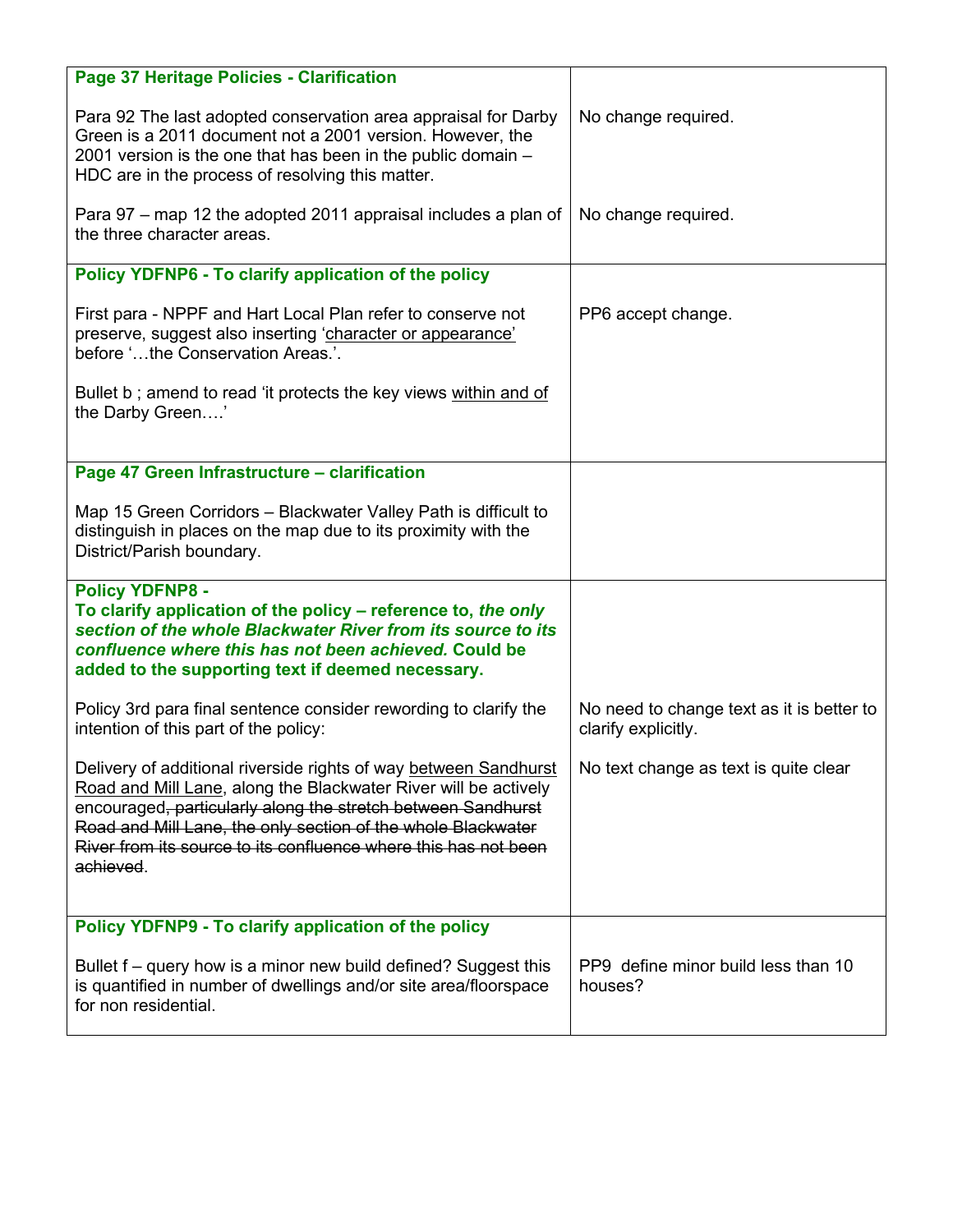| <b>Policy YDFNP9 - to note comments from HDC Flood Risk</b><br><b>Management Officer</b>                                                                                                                                                                                                                 |                                                                                                                                                              |
|----------------------------------------------------------------------------------------------------------------------------------------------------------------------------------------------------------------------------------------------------------------------------------------------------------|--------------------------------------------------------------------------------------------------------------------------------------------------------------|
| The Plan highlights the known flood risk accurately with good<br>reference to local and recent flood events. The proposed Policy<br>YDFNP9 - Flood Risk provides a reasonable request for<br>developments and is in line with similar polices and information<br>at National, County and District level. |                                                                                                                                                              |
| Para 146 section on Housing Mix/Affordable housing -<br>update                                                                                                                                                                                                                                           |                                                                                                                                                              |
| Consider adding reference to HDC Interim Planning Policy<br>Statement on First homes adopted in December 2021                                                                                                                                                                                            | Para 146 add reference.                                                                                                                                      |
| Various detailed comments have been received from the<br>Council's Housing team these are set out in full at the end of<br>this schedule.                                                                                                                                                                |                                                                                                                                                              |
| Policy YDFNP12 - To clarify application of the policy                                                                                                                                                                                                                                                    |                                                                                                                                                              |
| Clarify policy to ensure that affordable housing provision<br>delivered on a site reflects the identified need rather than just<br>smaller homes.                                                                                                                                                        | PP12 add reference to meeting needs<br>as well as affordable homes                                                                                           |
| See further detailed comments from the hosing team at the end<br>of this schedule.                                                                                                                                                                                                                       |                                                                                                                                                              |
| Policy YDFNP13 - To clarify application of the policy                                                                                                                                                                                                                                                    |                                                                                                                                                              |
| Final sentence – consider land owner expectations/aspirations –<br>is this part of the policy deliverable?                                                                                                                                                                                               | PP13 not appropriate at present time<br>to consider future aspirations as land<br>will revert to common land once airport<br>activities cease.               |
| Policy YDFNP15 - To clarify application of the policy                                                                                                                                                                                                                                                    |                                                                                                                                                              |
| Bullet a) query how this will be achieved particularly if a<br>development has no control over the land in question. Suggest<br>'provides' is replaced with 'contribute to'                                                                                                                              | PP15 suggest provides and contributes<br>to.                                                                                                                 |
| Para 165 and the policy refer to Key Facilities – these are not<br>defined anywhere – suggest this is added to the glossary for<br>clarification.                                                                                                                                                        | Para 165 add key facilities definition to<br>glossary.                                                                                                       |
| Bullet b) it is unclear as to what is envisaged by 'takes<br>opportunities to connect to public and community transport<br>provision'. Suggest this is rephrased along the lines of:                                                                                                                     | b) It would be better to reword as<br>follows -<br>Encourages active travel through<br>provision of footpaths and cycle lanes<br>where these are not present |
| 'opportunities to connect to public and community transport<br>provision through improved pedestrian links will be supported.'                                                                                                                                                                           |                                                                                                                                                              |